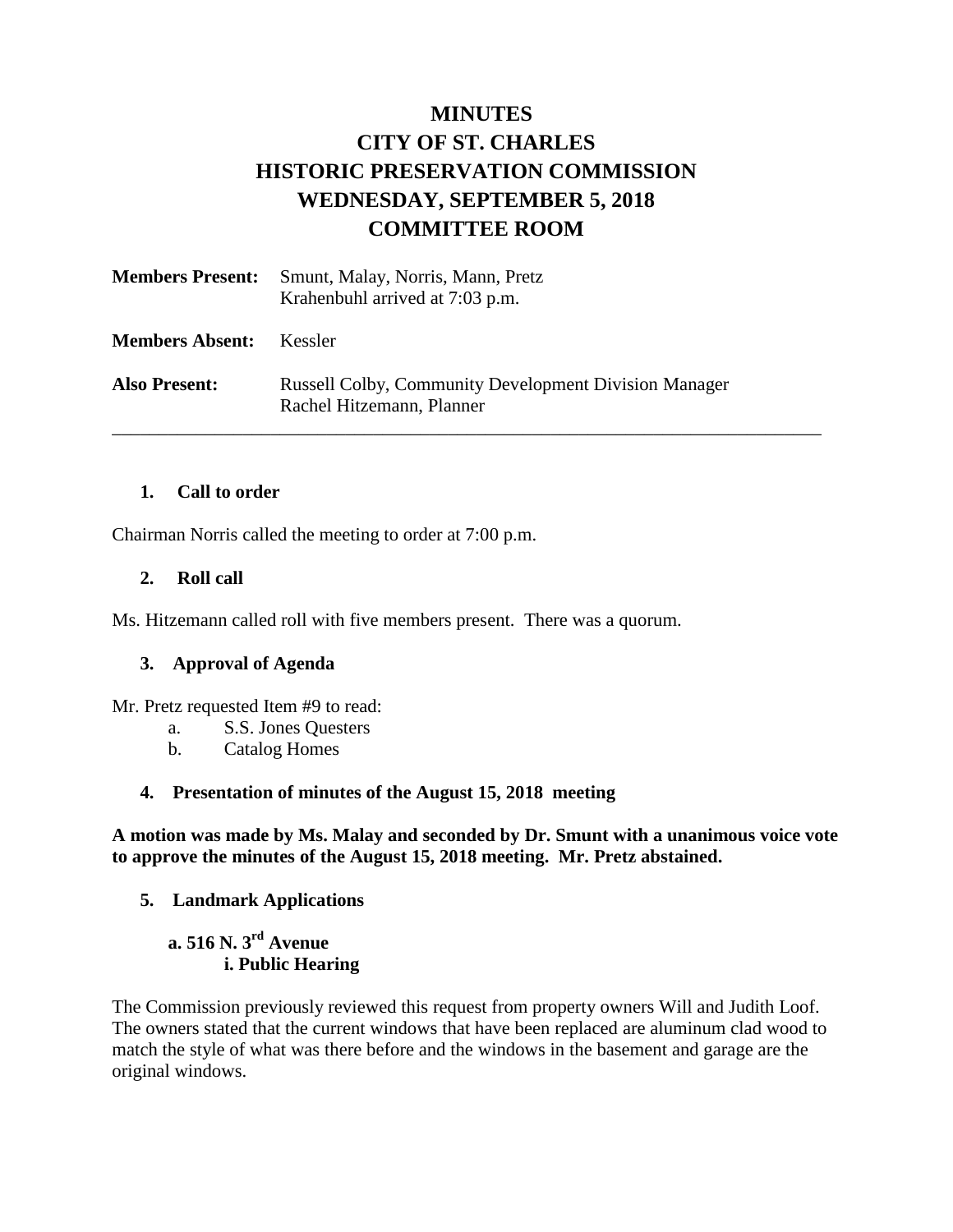**A motion was made by Ms. Malay and seconded by Dr. Smunt with a unanimous voice vote to close the 516 N. 3rd Avenue Public Hearing.**

#### **ii. Landmark Recommendation**

**A motion was made by Dr. Smunt and seconded by Ms. Malay to recommend 516 N. 3rd Avenue as a Landmark siting all criteria as appropriate. The name of the home will be The Franklin-Curtis House.** 

#### **b. 515 Walnut Street - Discussion**

Mr. Colby said this is a landmark nomination that was filed by homeowners Brian and Karen Graf and is being presented to the Commission for review. Positive comments were received from Commission members. Dr. Smunt requested an addendum that includes a summary about Bonnie Mitchell, a former owner of this home, added to the application backup materials. The homeowners said after going through documentation and directories as well as speaking with the County, that 1853 is the correct construction date for their home. Dr. Smunt asked the Township Assessor's Office survey date be corrected from 1875 to 1853.

The Commission is satisfied with this application and a Public Hearing will be scheduled.

# **c. 203 N. 3rd Avenue - Discussion**

John and Donna Stockman are the homeowners. Dr. Smunt said the circa date for this home will be 1855. Dr. Smunt said this home is a remodel, not a restoration, and as a result does not display architectural significance. The sixth criteria listed beneath 3E on the Landmark Nomination form will be omitted. Commissioners stated the home was tastefully renovated exhibiting a simpler, less detailed Itanlianate architecture. After discussion, it was agreed that this home could be called The Burchell House. Mr. Colby will schedule a Public Hearing to recommend landmark status.

#### **6. Certificate of Appropriateness (COA) Applications**

#### **a. 308 State Avenue (Doors)**

Homeowner Leslie Carroll was present at the meeting to discuss the replacement of her front door, as well as the garage side exterior door. The front door replacement would not include side lights. Both doors face the front of the home, therefore the same style door would be used in both applications.

#### **A motion was made by Ms. Malay and seconded by Dr. Smunt with a unanimous voice vote to approve the COA.**

**b. 103 S. 4th Street (Stairs)**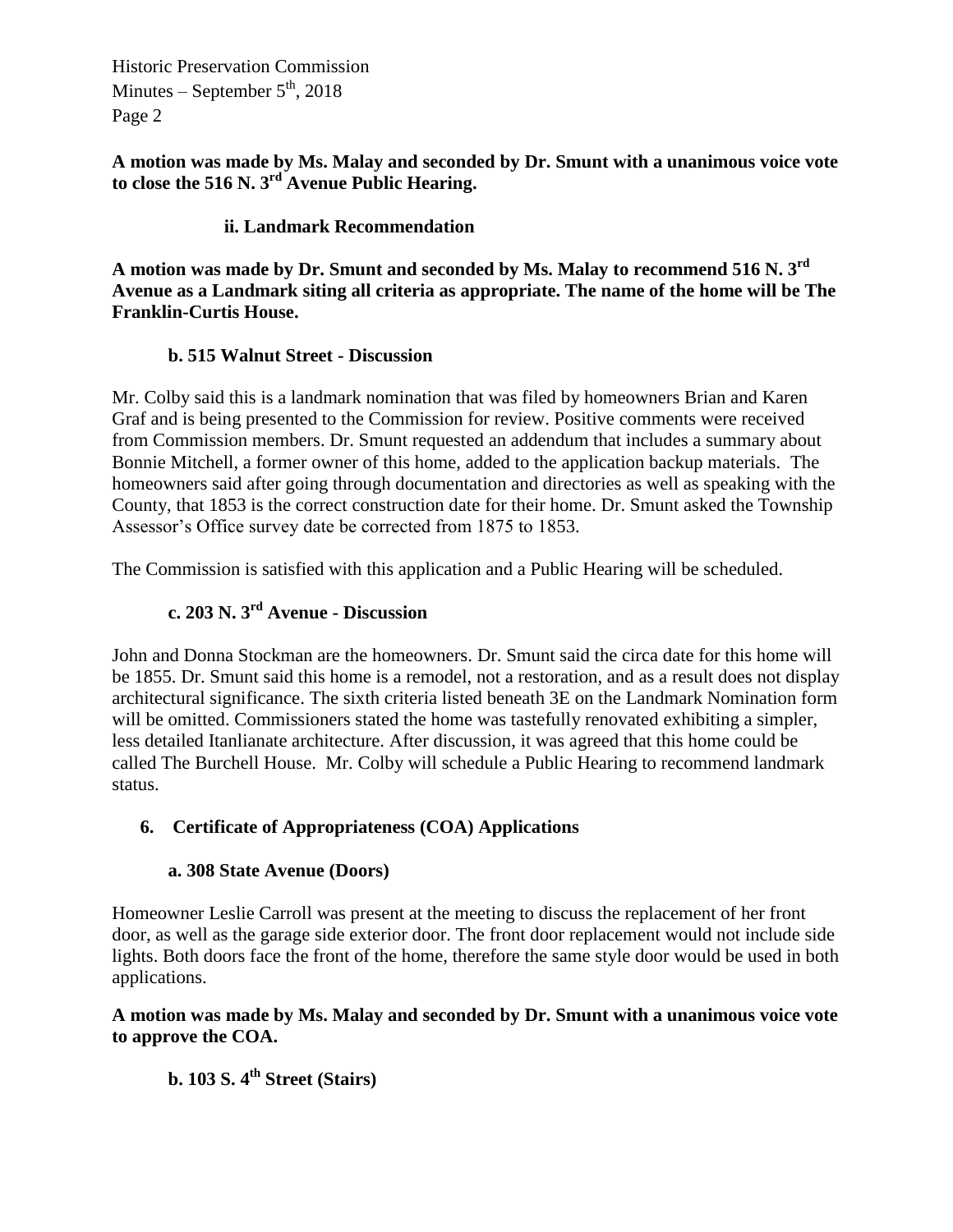Homeowner Mr. Shuki Moran was present at the meeting. He is proposing changing the front exterior stairway to treated wood, replacing stone stairs that are in need of repair. A new wood railing would also be installed to replace an unstable metal railing. In addition, a wood railing would be added to side exterior stairs where no railing exists. Mr. Moran included a photograph of what he would like the wood stairs and railings to look like from a home located at Illinois and  $4<sup>th</sup>$  Streets in St. Charles. The improvements made at that home were approved by the Historic Preservation Commission. Ms. Malay added that she would like approval contingent upon the design that they approved for that home.

#### **A motion was made by Ms. Malay and seconded by Mr. Krahenbuhl with a unanimous voice vote to approve the COA contingent upon use of the design that was implemented at the home located at Illinois and 4th Streets.**

## **c. 107–109 E. Main Street (Exterior Renovation)**

Mr. Chris Adesso, Assistant Public Works Director, stated that the City purchased this building in 2012 with budgeted repairs to be conducted in phases to prepare for future tenancy or adapted reuse of the interior space. Fred Schramm, Schramm Construction and Paul Lankenau, Schramm Construction consulting architect, were also in attendance at this meeting.

Mr. Lankenau said that the wood double hung windows are in terrible shape. The intention is to replace all the windows in the building with thermal-paned, aluminum clad windows with an aluminum storefront. A door will be added on the south side of the building as well as an internal exit stairway. A retaining wall will be added to provide a level sidewalk exit at the south side of the building. The existing courtyard in this area could be built up to meet the new floor/sidewalk level. The upper bay windows in the front of the building will be restored to their original look. At this time, there is minor tuck pointing that needs to be done to the brickwork and upon removal of the ivy, additional brickwork may be needed. On the first floor, the entire storefront will be replaced and it will have the same look as it does today. Above the windows, there is a paneled space for signage that will be restored. The outside front stoop will be replaced with a ramp and there will only be one entrance into the main lobby of the building. There will be structural changes to the roof to accommodate rooftop mechanical units which will not be visible from the street. They will determine if the entire roof needs to be replaced.

#### **A motion was made by Ms. Malay and seconded by Dr. Smunt with a unanimous voice vote to approve the COA.**

#### **d. 207 Walnut Avenue (Duplex)**

Mr. Colby said this is a proposal to construct a duplex on a vacant lot. Mr. Greg Derrico, of Derrico Custom Homes, was present at the meeting. Mr. Derrico said the sloping of Walnut Avenue provides the opportunity to offset the roof line. The structure will consist of deep and narrow dimensions along with roof-top use.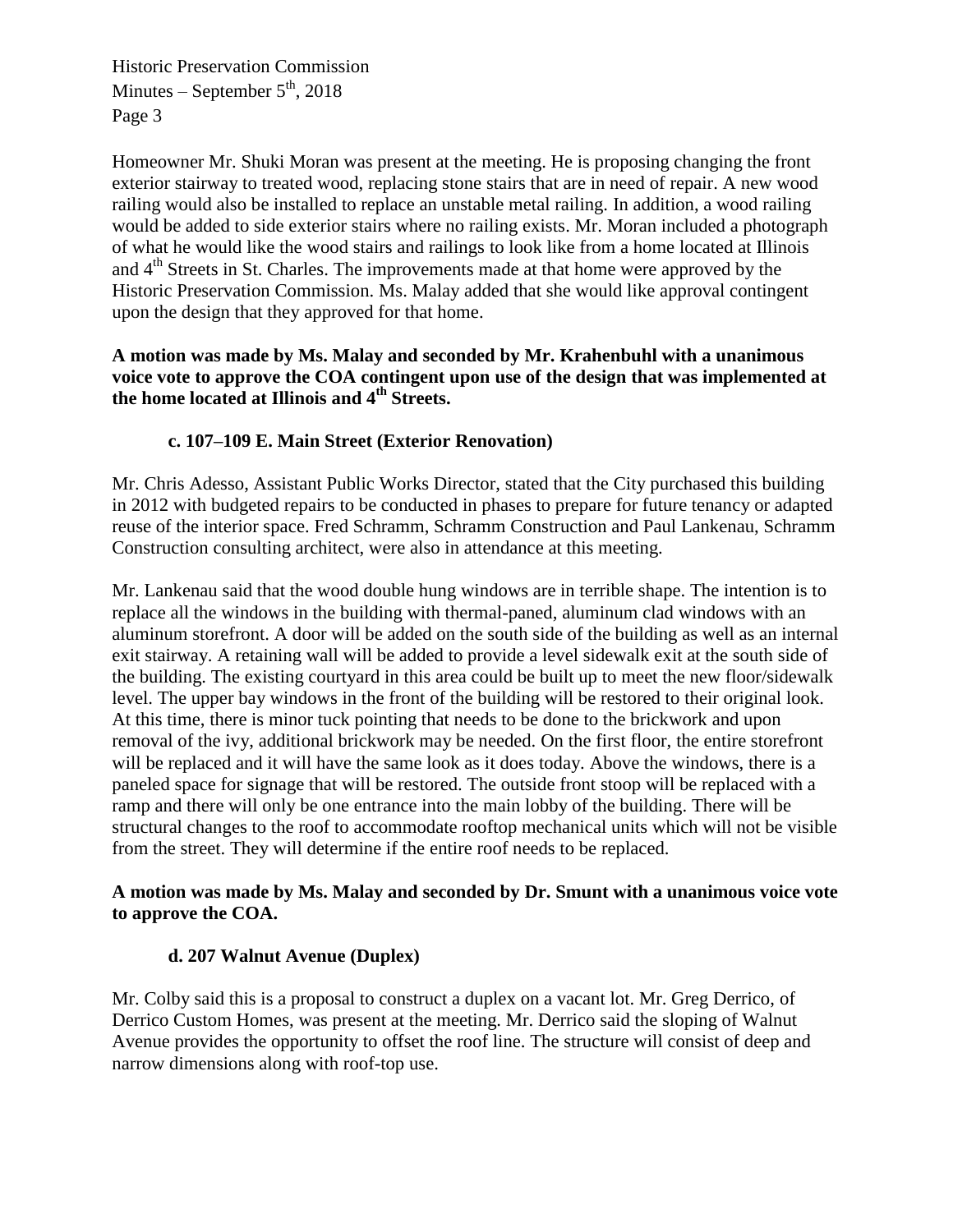Commissioners stated that the style of garage doors displayed in the drawings does not offer consistency with the rest of the architecture. Dr. Smunt said this structure will have a Craftsman architectural style and that there are garage doors offering a more craftsman style look. Mr. Derrico added that the garage doors, as they are drawn, are not wide enough to be functional. The doors meet the single and multi-family City requirements of 50% maximum on the front of a building and they are set back 5 feet from the front of the building. A variance from City code may be needed for an additional 2 feet that would enable vehicles to get in & out of the garage more easily. Mr. Derrico will look more closely at the window sizes that are proposed throughout this structure.

Overall, Commission members are in favor of the design. However, they are not comfortable with granting COA approval at this point. Ms. Malay explained that they ensure that any new construction does not negatively impact the Historic District. The concerns that they have are with the size of the outside staircase and the look of the front elevation as a whole. Before a COA will be recommended, the Commission requested a streetscape elevation of other structures adjacent to this one be provided to better understand the setbacks and also to ensure this structure is not overpowering neighbors on both sides.

**Dr. Smunt made a motion and seconded by Ms. Malay to table this until a streetscape rendering displaying the elevations of all buildings on entire square block is provided as well as a plat showing neighborhood setbacks.**

## **e. 619 W. Main Street (Garage Door)**

Mr. Eric Larson, property owner, is proposing the installment of two sets of carriage doors be installed to cover the existing garage doors. The current garage doors will remain intact and hidden behind the carriage doors. The new doors will swing open and the current garage doors will lift open to gain access into the garage.

#### **A motion was made by Ms. Malay and seconded by Mr. Pretz with a unanimous voice vote to approve the COA.**

## **f. 521 Indiana Street (Pergola)**

David Prentiss, property owner, would like to construct a freestanding pergola to cover the existing deck located at the rear of his home. The pergola is intended to be six inches from the house wall. No vines will be grown on it. Two ceiling fans will be in place. The posts beneath the deck are large however, Mr. Prentiss will work with Building & Code Enforcement to ensure proper reinforcement of the deck floor.

## **A motion was made by Ms. Malay and seconded by Mr. Krahenbuhl with a unanimous voice vote to approve the COA.**

**7. Grant Applications**